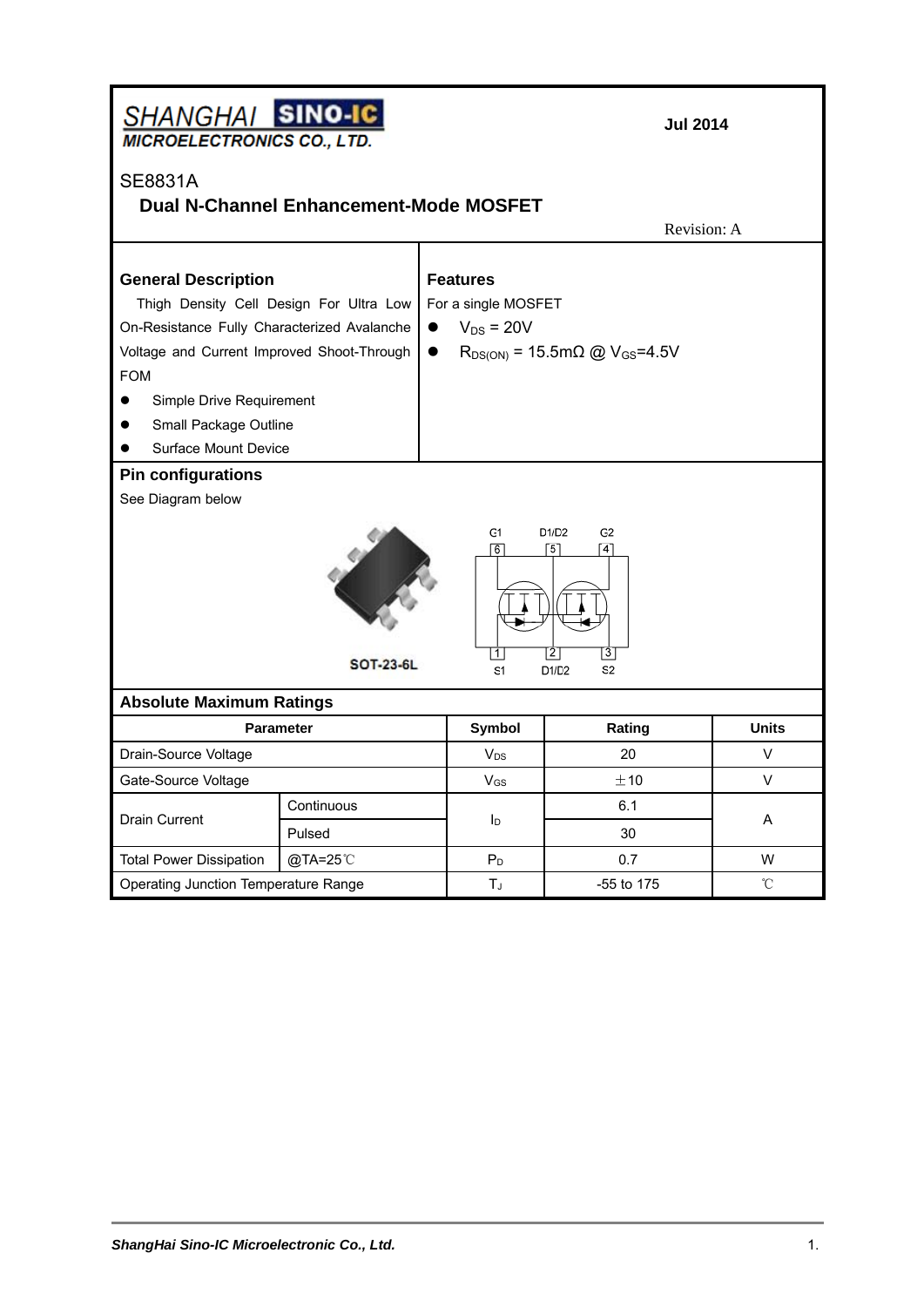## **SE8831A**

| Electrical Characteristics (TJ=25 $\degree$ C unless otherwise noted) |                                            |                                                           |     |            |      |              |  |  |  |
|-----------------------------------------------------------------------|--------------------------------------------|-----------------------------------------------------------|-----|------------|------|--------------|--|--|--|
| Symbol                                                                | <b>Parameter</b>                           | <b>Test Conditions</b>                                    | Min | <b>Typ</b> | Max  | <b>Units</b> |  |  |  |
| <b>OFF CHARACTERISTICS (Note 2)</b>                                   |                                            |                                                           |     |            |      |              |  |  |  |
| <b>BV</b> <sub>DSS</sub>                                              | Drain-Source Breakdown Voltage             | I <sub>D</sub> =250µA, V <sub>GS</sub> =0 V               | 20  |            |      | V            |  |  |  |
| <b>l</b> <sub>DSS</sub>                                               | Drain to Source Leakage Current            | $V_{DS}$ = 16V, $V_{GS}$ =0V                              |     |            | 1    | μA           |  |  |  |
| lgss                                                                  | Gate-Body Leakage Current                  | $V$ <sub>GS</sub> =10V                                    |     |            | 1    | μA           |  |  |  |
| $V_{GS(th)}$                                                          | Gate Threshold Voltage                     | $V_{DS}$ = $V_{GS}$ , $I_D$ =250µA                        | 0.5 | 0.7        | 1.0  | V            |  |  |  |
| R <sub>DS(ON)</sub>                                                   | Static Drain-Source On-Resistance          | $V_{GS} = 4.5V$ , $I_D = 6.3A$                            |     | 15.5       | 19.5 | $m\Omega$    |  |  |  |
|                                                                       |                                            | $V_{GS} = 3.1 V$ , $I_D = 6.0 A$                          |     | 17.5       | 22.5 |              |  |  |  |
|                                                                       |                                            | $V_{GS} = 2.5V$ , $I_D = 5.5A$                            |     | 19         | 26   |              |  |  |  |
|                                                                       |                                            |                                                           |     |            |      |              |  |  |  |
| <b>DYNAMIC PARAMETERS</b>                                             |                                            |                                                           |     |            |      |              |  |  |  |
| $C_{iss}$                                                             | Input Capacitance                          |                                                           |     | 4900       |      | pF           |  |  |  |
| C <sub>oss</sub>                                                      | Output Capacitance                         | V <sub>GS</sub> =0V, V <sub>DS</sub> =25V,<br>$f = 1$ MHz |     | 410        |      | pF           |  |  |  |
| C <sub>rss</sub>                                                      | Reverse Transfer Capacitance               |                                                           |     | 315        |      | pF           |  |  |  |
|                                                                       |                                            |                                                           |     |            |      |              |  |  |  |
|                                                                       |                                            | <b>SWITCHING PARAMETERS</b>                               |     |            |      |              |  |  |  |
| Q <sub>g</sub>                                                        | <b>Total Gate Charge</b>                   | $V$ Gs=10V.<br>$V_{DS} = 30V$ ,                           |     | 125        |      | nС           |  |  |  |
| $Q_{gs}$                                                              | Gate Source Charge                         | $I_D = 30A$                                               |     | 24         |      | nС           |  |  |  |
| $Q_{gd}$                                                              | Gate Drain Charge                          |                                                           |     | 49         |      | nC           |  |  |  |
| $t_{d(on)}$                                                           | Turn-On Delay Time                         | V <sub>GS</sub> =10V, V <sub>DS</sub> =30V,               |     | 20         |      | ns           |  |  |  |
| $t_{d(off)}$                                                          | Turn-Off Delay Time                        | $RGEN=2.5\Omega$                                          |     | 70         |      | ns           |  |  |  |
| $t_{d(r)}$                                                            | Turn-On Rise Time                          | $ID=2A$                                                   |     | 19         |      | ns           |  |  |  |
| $t_{d(f)}$                                                            | Turn-Off Fall Time                         |                                                           |     | 30         |      | ns           |  |  |  |
|                                                                       |                                            |                                                           |     |            |      |              |  |  |  |
| <b>Thermal Resistance</b>                                             |                                            |                                                           |     |            |      |              |  |  |  |
| Symbol                                                                | <b>Parameter</b>                           |                                                           |     | Max        |      | <b>Units</b> |  |  |  |
| $R_{0,IC}$                                                            | Thermal Resistance Junction to Case(t≤10s) |                                                           |     | 78         |      | °C/W         |  |  |  |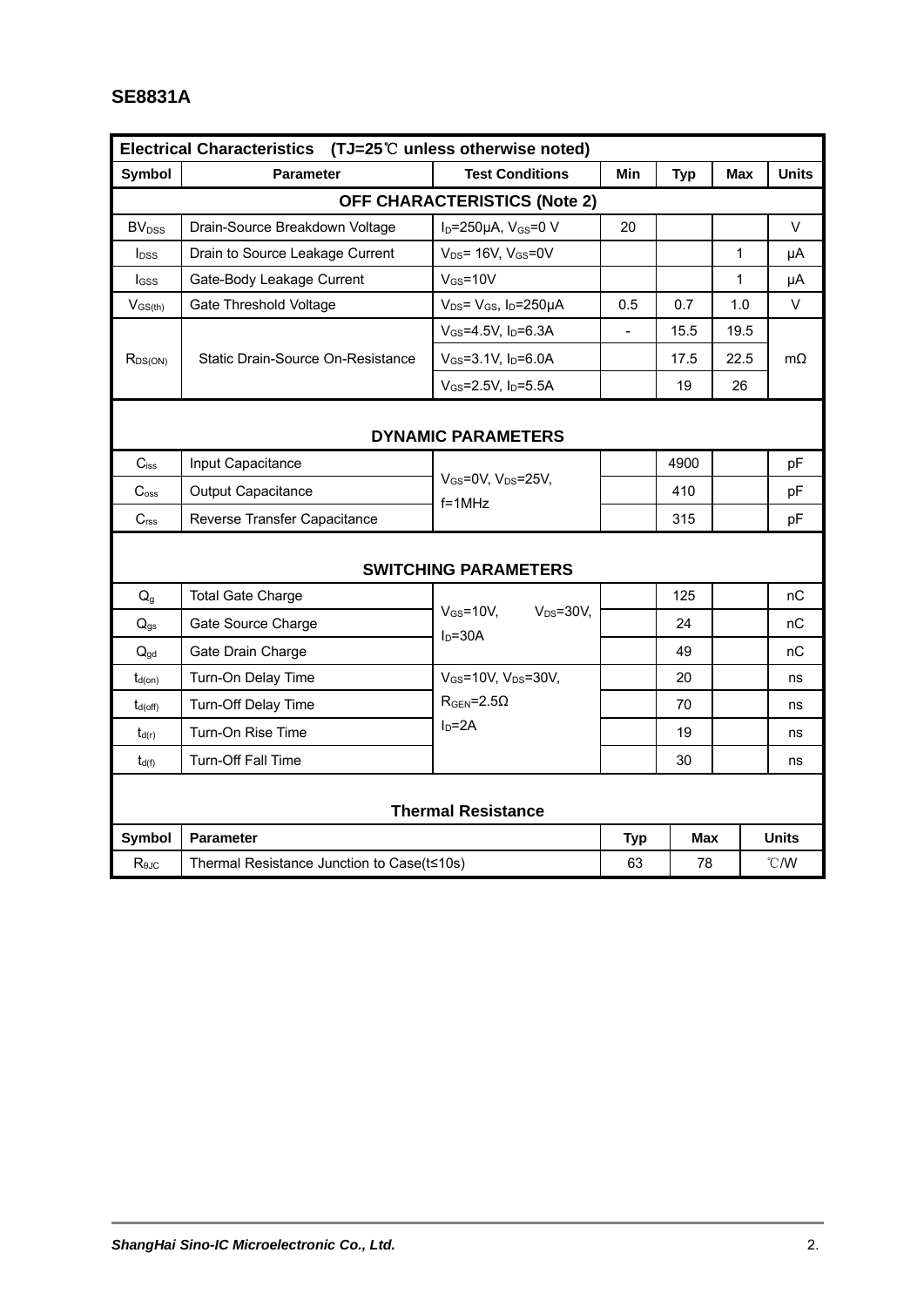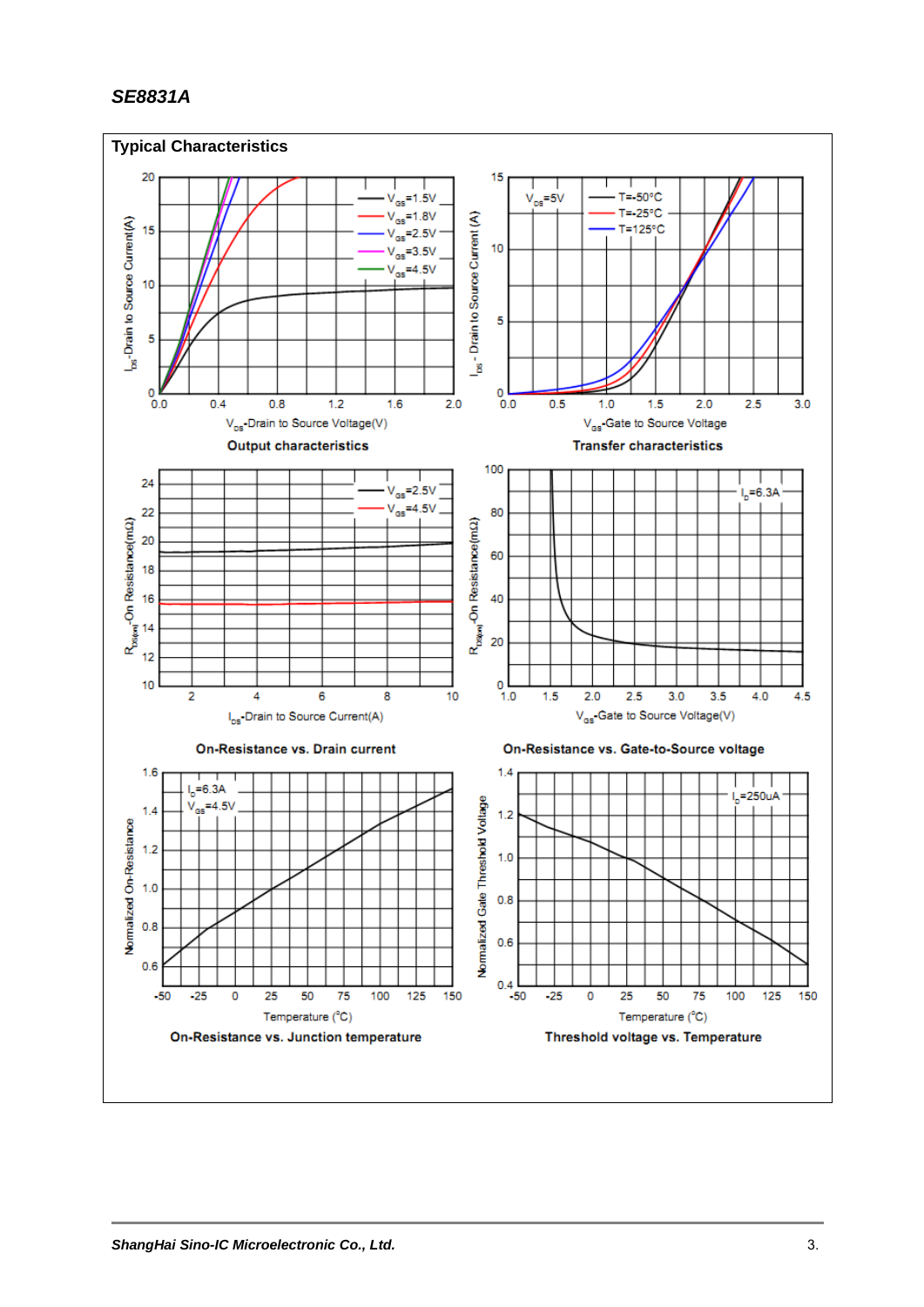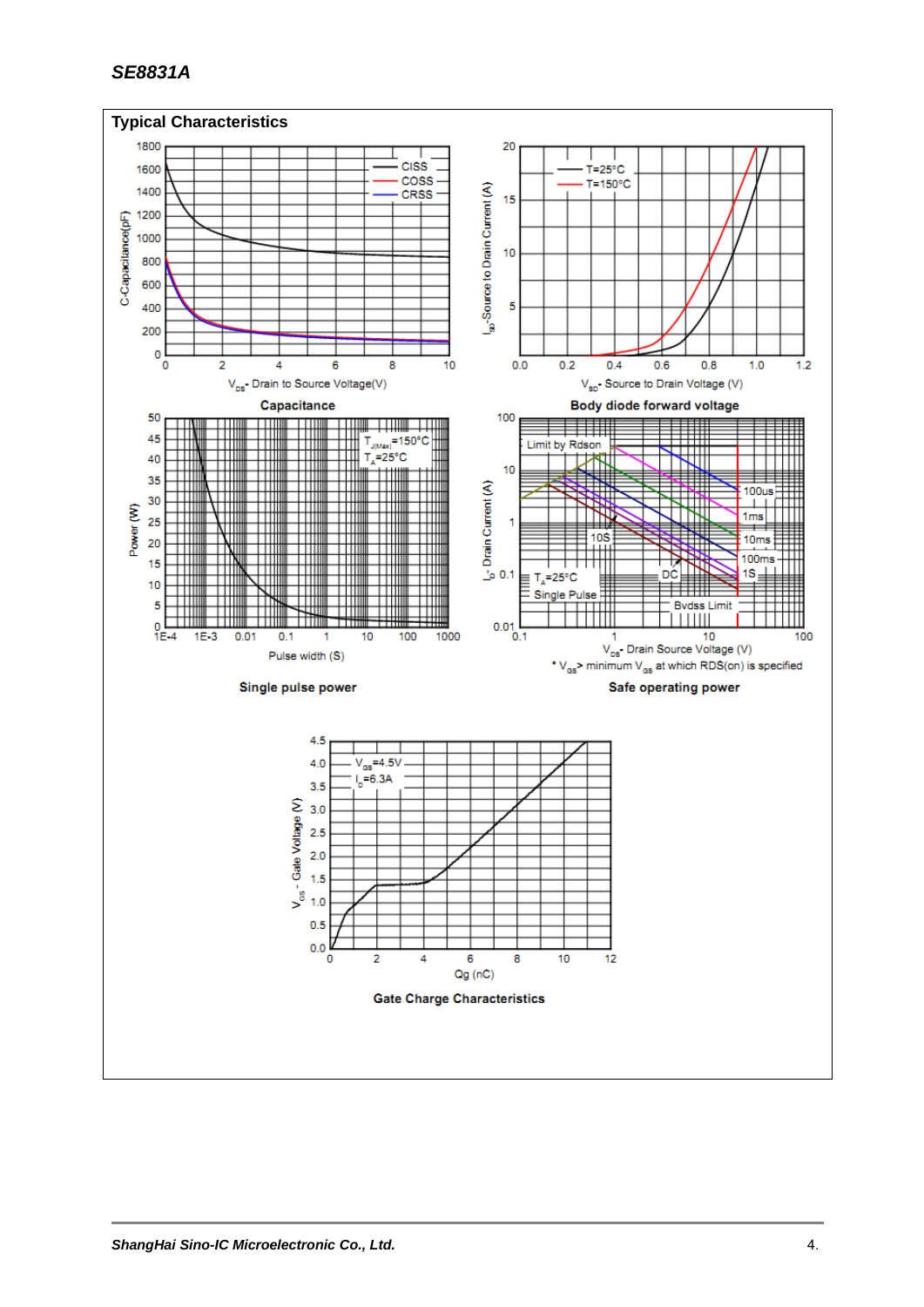